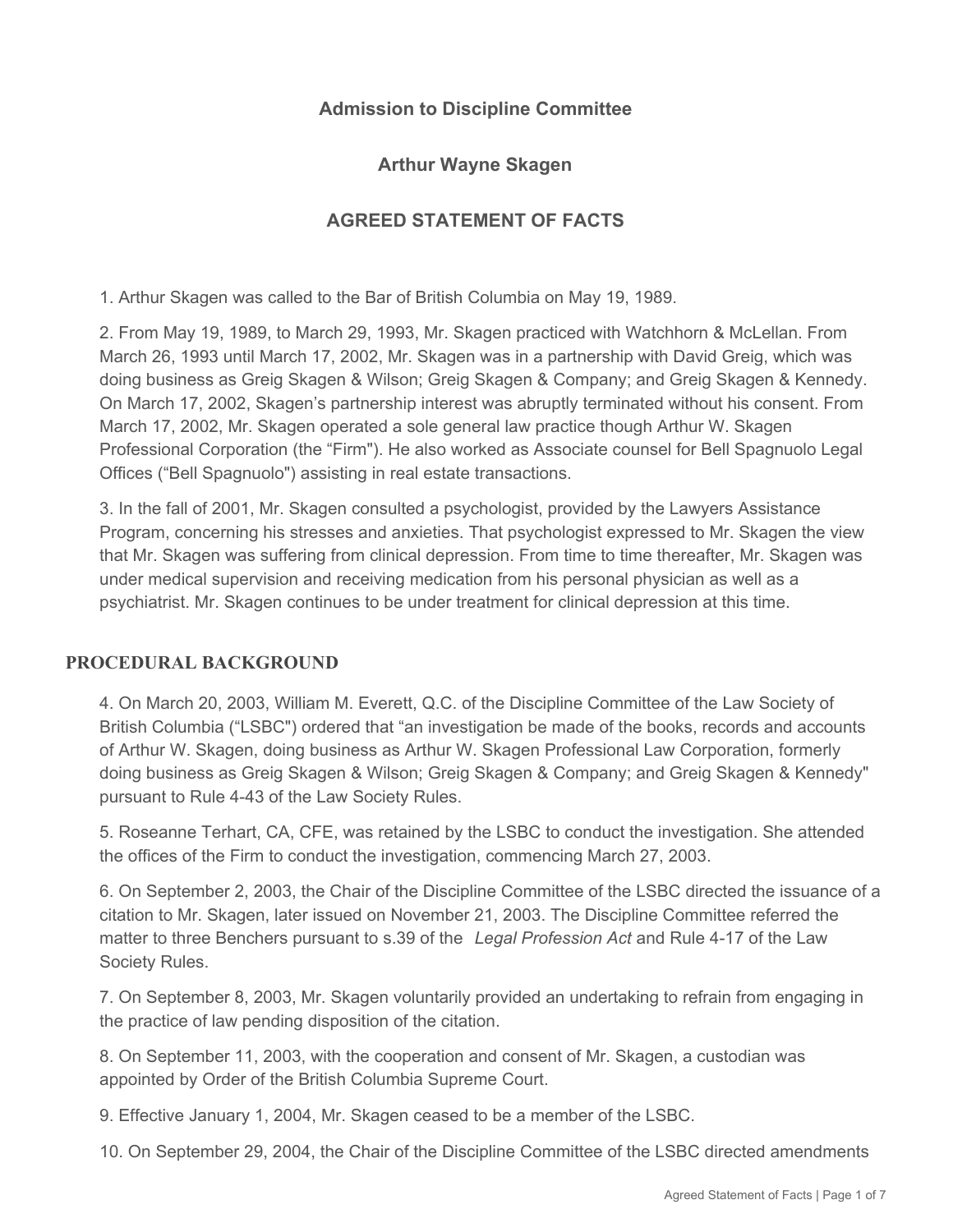to the first citation and also directed the issuance of a second citation to Mr. Skagen, which was later issued December 3, 2004.

11. Mr. Skagen admits service of both citations.

12. The allegations contained in both citations will be consolidated into an Amended Citation upon approval of the Agreed Statement of Facts by the LSBC Discipline Committee. A copy of the Schedule is attached as Appendix "A" to this Agreed Statement of Facts.

### **CITATION PARAGRAPH 1 - 3**

13. Ms. Terhart issued her first report concerning her investigation under Rule 4-43 on August 23, 2003 (the "August 23, 2003 Audit Report") (Attachment 1).

14. Mr. Skagen admits that the contents and findings in the August 21, 2003 Audit Report at pages 1 – 11 are true and correct.

15. Mr. Skagen admits that he failed to maintain his books and records in accordance with the Law Society Rules in that he:

(a) failed to record all funds received and disbursed in connection with his law practice, contrary to Rule 3-59(1);

(b) failed to maintain a trust cash book or synoptic journal showing the amounts disbursed and the name of the recipient of trust funds, contrary to Rule 3-60(a)(iv) and (v);

(c) failed to prepare monthly trust reconciliation, contrary to Rule 3-60(b);

(d) failed to maintain a general cash book or synoptic journal, contrary to Rule 3-61(1)(a);

(e) failed to maintain an accounts receivable ledger, contrary to Rule  $3-61(1)(b)$ ;

(f) failed to keep a file of all billings of fees charged, contrary to Rule 3-62(1);

(g) failed to record trust transactions within seven (7) days of the transaction, contrary to Rule  $3-63(1)(a)$ ;

(h) failed to record general transactions within thirty (30) days after the general transaction occurred, contrary to Rule 3-63(1)(b);

(i) failed to records transactions in his general books and records, contrary to Rule 3-63(2);

(j) failed to add and balance each trust in general cash book or synoptic journal, contrary to Rule 3-64; and

(k) failed to produce monthly trust reconciliations, contrary to Rule 3-65.

16. Ms. Terhart issued a further report on her investigation under Rule 4-43 on May 28, 2004 (the "May 28, 2004 Audit Report") (Attachment 2).

17. Mr. Skagen admits that the contents and findings in the May 28, 2004 Audit Report are true and correct.

18. In accordance with the findings in the May 28, 2004 Audit Report, Mr. Skagen admits that funds held by him in trust for his clients were used by him when he knew that he was doing so without the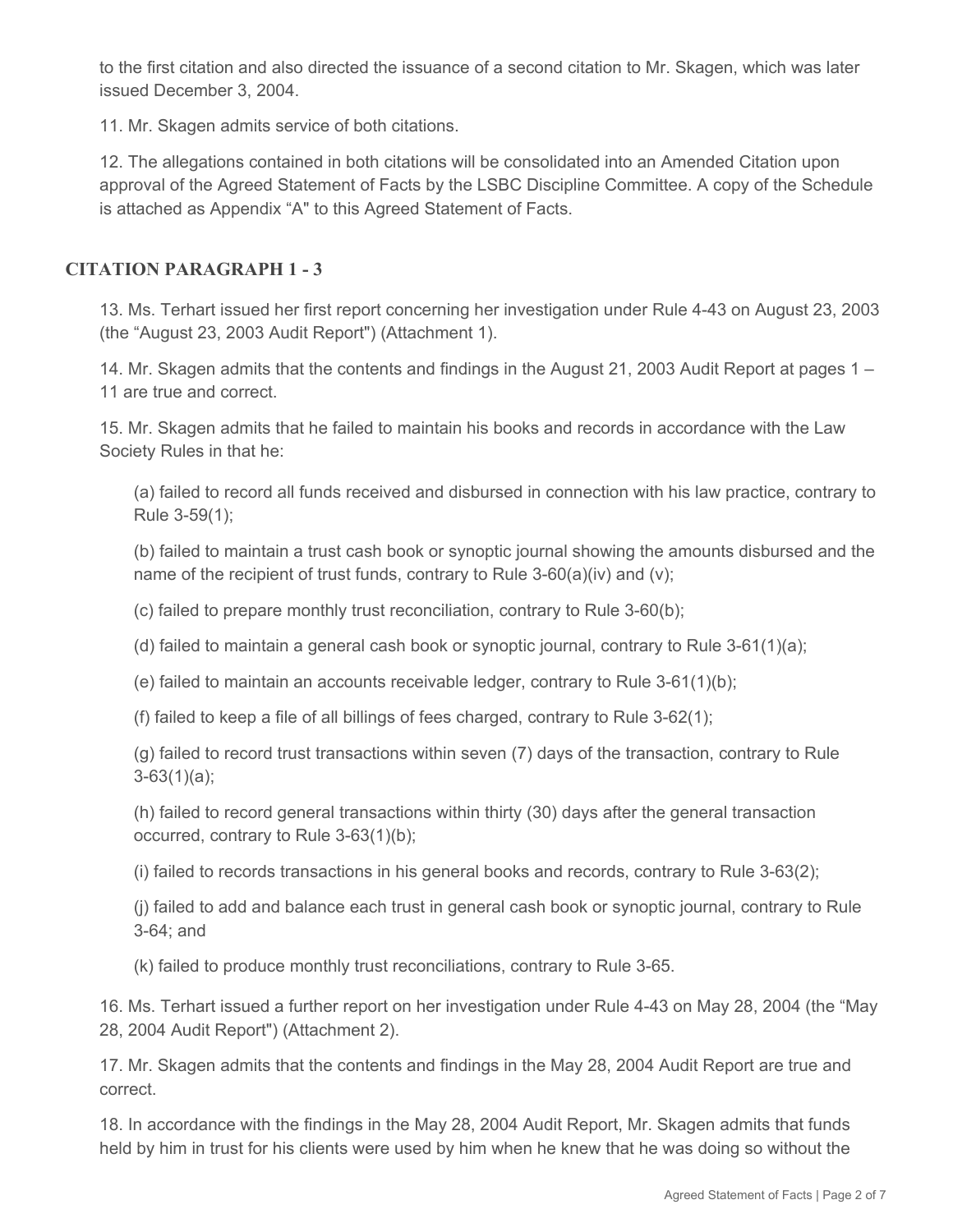knowledge, consent or authorization of the clients on whose behalf funds were held, and thereby misappropriated said funds.

19. In accordance with the findings in the May 28, 2004 Audit Report, Mr. Skagen admits that he committed the following violations of the Law Society Rules:

(a) Mr. Skagen failed to maintain sufficient funds on deposit to meet his obligations with respect to funds held in trust for clients, contrary to Rule 3-55;

(b) Mr. Skagen withdrew funds from his trust account at times when he knew that the funds

i) were not properly required for payment to or on behalf of a client contrary to Rule 3-56(1)(a);

ii) were not his property and were being held in trust for clients contrary to Rule 3-56(1)(b); and

iii) when he knew that there were not sufficient funds to the credit of the client on whose behalf funds were to be paid, contrary to Rule 3-56(1.2); and

(c) Mr. Skagen failed to immediately eliminate and report trust shortages, contrary to Rule 3-66.

# **CITATION PARAGRAPH 4**

20. In or about 2003, Mr. Skagen was retained to act for [holdings company] concerning the sale of [address] Avenue, Delta, B.C to [investment company].

21. On April 28, 2003, Mr. Skagen received a bank draft payable to Art Skagen in Trust from [investment company] in the amount of \$50,000. Mr. Skagen deposited those funds in his trust account at the [crerdit union] (the "E Trust Account") on April 29, 2003. On May 1, 2003, Mr. Skagen paid [holdings company] \$25,000 from the E Trust Account.

22. The sale completed on May 8, 2003. On May 7, 2003, Mr. Skagen received a trust cheque from [law firm], solicitors for [investment company] payable to Art Skagen in Trust in the amount of \$798,569.98, being the net sale proceeds, on his undertaking to discharge all encumbrances from title. (See May 28, 2004 Audit Report, Tab 7-3 to 7-5). The encumbrances included mortgages in favour of the [bank] and CCRA.

23. Mr. Skagen deposited those funds in the E Trust Account on May 8, 2003.

24. On May 9, 2003, Mr. Skagen paid the [bank] \$621,404.21 by way of a cheque drawn on the E Trust Account in satisfaction of its mortgage. A discharge was provided and duly filed.

25. On May 12, 2003, Mr. Skagen sent the CCRA a cheque in the sum of \$117,165.77 drawn on the E Trust Account. He also sent a copy of the Order to Pay signed by [holdings company] and a letter requesting that CCRA provide a discharge of mortgage.

26. Upon receiving the cheque, CCRA was unwilling to provide a discharge of mortgage for partial payment and, having cashed the cheque sent by Mr. Skagen, sent Mr. Skagen a cheque in the same amount, being \$117,165.77. On June 3, 2003, Mr. Skagen received the cheque from the CCRA, payable to Art Skagen in Trust, in the amount of \$117,165.77. Mr. Skagen deposited those funds in the E Trust Account on June 10, 2003. Therefore, as of June 10, 2003 the E Trust Account should have had \$202,165.77 to the credit of [holdings company].

27. Ms. Terhart determined and Mr. Skagen admits that in June 2003, funds that should have been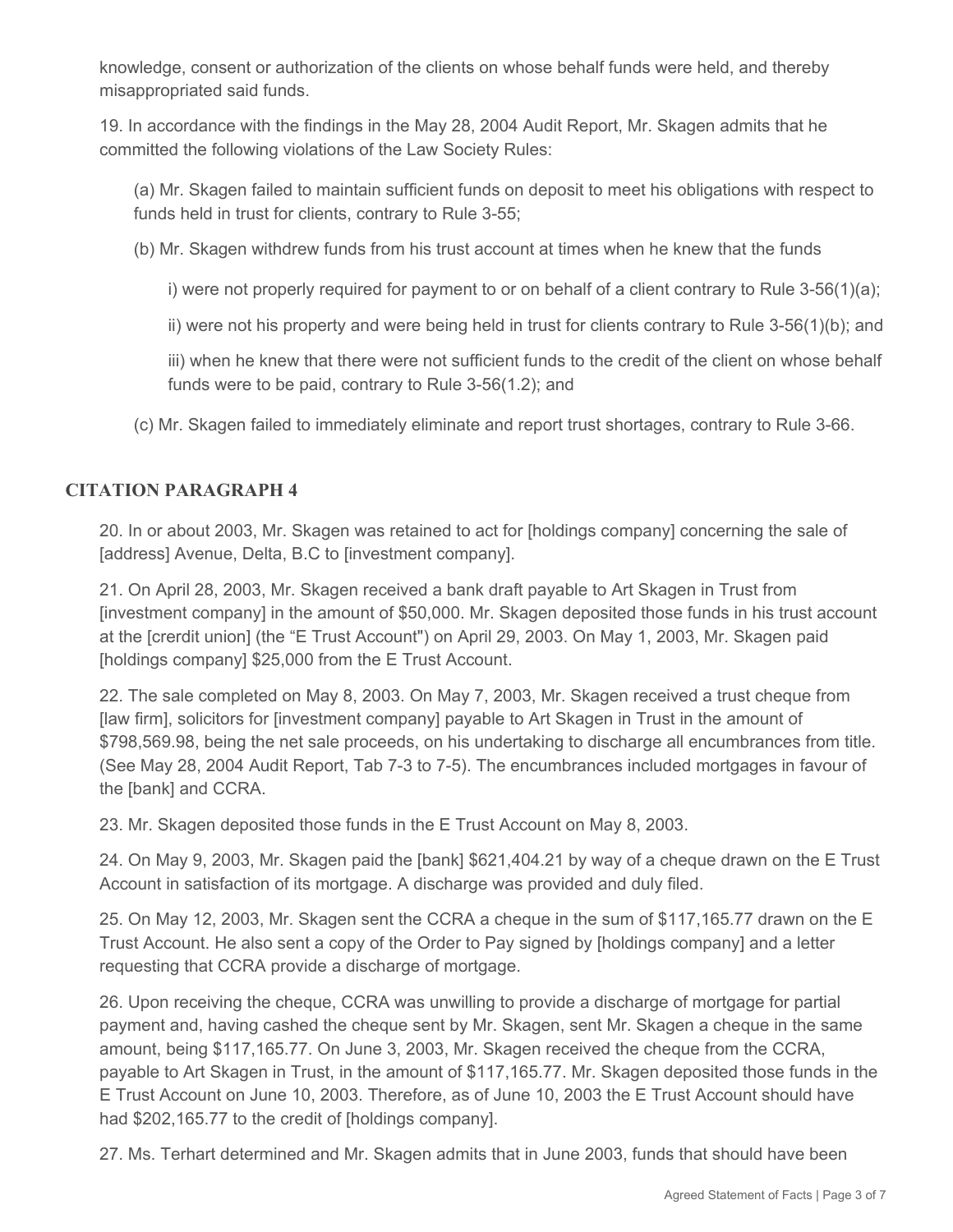held in trust to the credit of [holdings company] were used, in conjunction with other trust funds in the E Trust Account, to fund unauthorized payments, including payments for clients who did not have sufficient funds in trust. Mr. Skagen admits that, as detailed in the May 28, 2004 Audit Report, he made the following payments using funds which, in part, should have been held in trust to the credit of [holdings company]: \$20,000 paid on June 18, 2003, \$50,000 paid on June 26, 2003, \$193,959.04 paid on June 12, 2003, \$4,205.61 paid on June 12, 2003, \$83,192.50 paid on June 23, 2003, and \$50,000 paid on June 20, 2003.

28. On July 9, 2003, approximately 60 days after the closing, recognizing that his failure to discharge to mortgage was reportable to the LSBC, Mr. Skagen advised LW, a lawyer employed by the Department of Justice and the solicitor for CCRA, that the full amount owing to CCRA would be paid.

29. On or about July 9, 2003, Ms. W sent Mr. Skagen a letter stating that the balance owed as of July 9, 2004 was \$168,886.58 and enclosing a registerable form of discharge of the CCRA mortgage on Mr. Skagen's undertaking to provide forthwith the cheque sent to him by CCRA in the amount of \$117,165.77 and to provide an additional cheque drawn on his trust account for the balance owed being \$51,720.81 (May 28, 2004, Audit Report Tab 7-12).

30. On July 11, 2003, Mr. Skagen advised that the \$117,165.77 cheque had been cashed and accordingly Ms. L W revised the undertaking as follows: "…the discharge of Mortgage BT237463 ["the CCRA Mortgage"] has been provided to you on the strict undertaking that you will provide us forthwith a cheque written on your trust account in the amount of \$168,886.58 made out to the Receiver General of Canada" (May 28, 2004, Audit Report, Tab 7-14).

31. On July 11, 2003, Mr. Skagen filed the discharge of the CCRA Mortgage, and advised the solicitor for [investment company] of the discharge of the CCRA Mortgage.

32. On July 31, 2003, Mr. Skagen provided L W a trust cheque made payable to the Receiver General of Canada for \$168,886.58 (the "Trust Cheque") drawn from the E Trust Account (May 28, 2004 Audit Report, Tabs 7-15 and B-160). At the time the Trust Cheque was written, based on prior payments to the credit of [holdings company], there should have been sufficient funds in the trust account to cover the Trust Cheque. However, due to Mr. Skagen's misappropriation, described in paragraph 27 above, there were insufficient funds to cover the Trust Cheque.

33. At the time the Trust Cheque was presented for payment, on August 20, 2003, the [credit union] Trust had \$20,863.82 and the Trust Cheque was therefore dishonoured for insufficient funds.

34. Ms. W filed a complaint to the LSBC and the CCRA has filed a claim to the Special Compensation Fund.

35. Mr. Skagen admits that he breached his undertaking to the solicitor for CCRA.

36. Mr. Skagen admits that he breached his undertaking that trust cheques will be paid, contrary to Chapter 11, Ruling 8 of the *Professional Conduct Handbook*.

37. Mr. Skagen admits that his conduct in withdrawing funds from the Firm's trust account held to the credit of [holdings company] for unauthorized purposes, as described in the May 28, 2004 Audit Report and referred to in paragraph 27 above, constitutes misappropriation.

### **CITATION PARAGRAPH 5**

38. On or about May 2003, Mr. Skagen was retained to act for GM in the sale of [address] Road,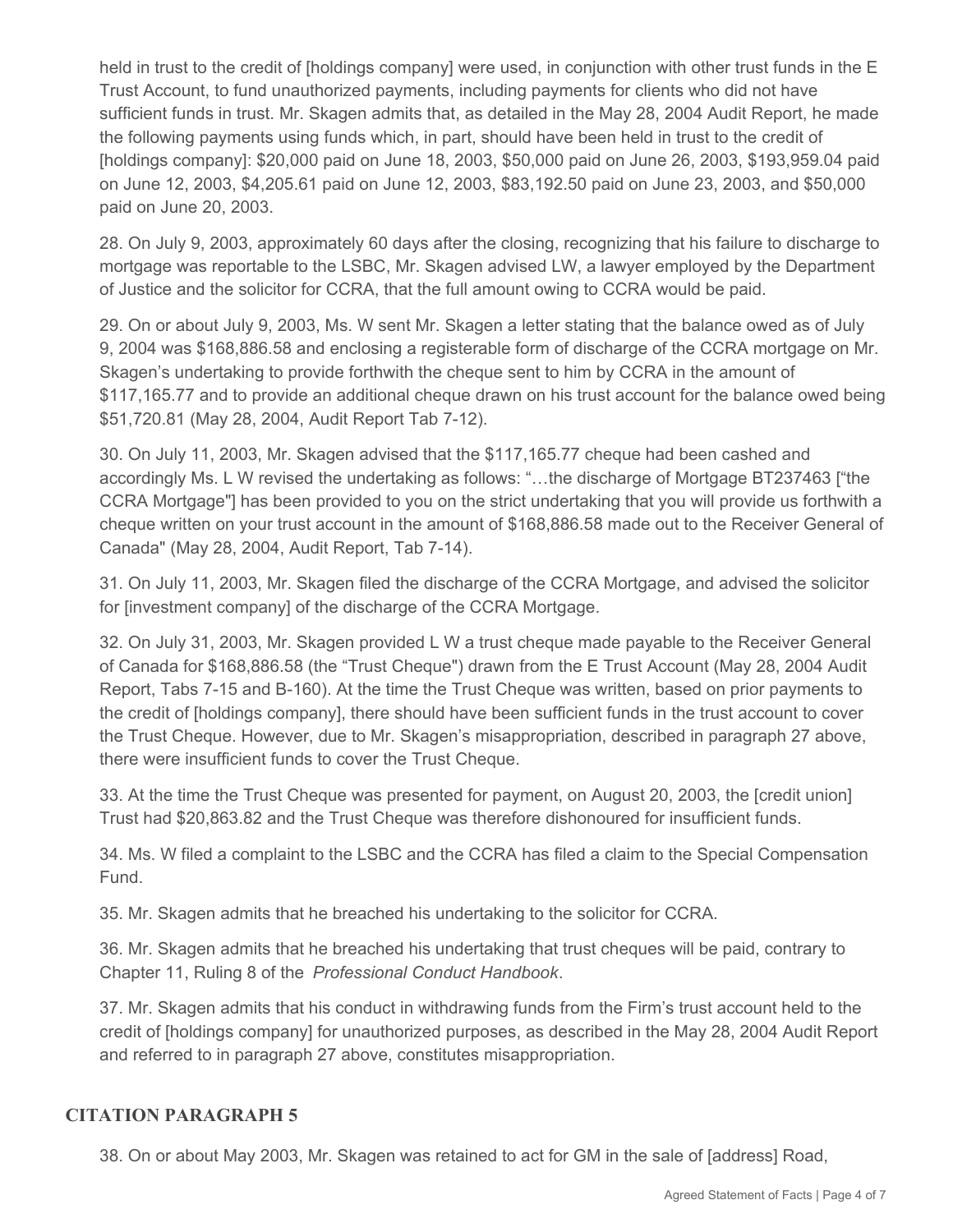Abbotsford, British Columbia to SN and JW for \$320,000.

39. On June 30, 2003, Michael Kravetz, notary public at Kravetz and Company, provided Mr. Skagen with a cheque for \$309,011.86 representing the sale proceeds of [address] Road, Abbotsford payable to Art Skagen Law Office "In Trust". This cheque was provided to Mr. Skagen on his undertaking that he would:

"…forthwith forward an amount sufficient to legally obligate the [trust company] to provide a registerable discharge of Mortgage BT312031, and to forthwith forward an amount sufficient to legally obligate [H Corporation] to provide a registerable discharge of Mortgage BT312032 & Assignment of Rent No. BT312032A, to register said discharges upon receipt and to advise me in due course as to registration particulars."

40. Mr. Skagen deposited this cheque in the E Trust Account on July 2, 2003. Mr. Skagen subsequently paid \$38,891.60 to M and \$32,299.24 to [H Corporation], which discharged Mortgage BT312032.

41. After these payments, on July 10, 2003, there should have been \$237,320.57 in trust to the credit of M in the E Trust Account. However, after July 10, 2004, no payments were made on behalf of M. Ms. Terhart determined, and Mr. Skagen admits that M's funds were used to fund other payments made to clients and to other parties. Mr. Skagen admits that, as detailed in the May 28, 2004 Audit Report, he made the following payments using funds which, in part, should have been held in trust to the credit of M: \$237,320.57 paid on July 2003, \$50,000 paid on July 3, 2003, \$42,000 paid on July 4, 2003, \$100,000 paid on July 4, 2003, \$24, 060.26 paid on July 30, 2003.

42. Mr. Skagen admits that he breached his undertaking to Michael Kravetz by failing to "forward an amount sufficient to legally obligate the [trust company] to provide a registerable discharge of Mortgage BT312031".

43. Mr. Skagen admits that he failed to hold sufficient funds in trust to the credit of M in order to make the payment to [trust company].

44. Mr. Skagen admits that his conduct in withdrawing funds from the Firm's trust account held to the credit of M, as described in the May 28, 2004 Audit Report and referred to in paragraph 41 above, constitutes misappropriation.

### **APPENDIX A**

### **AMENDED SCHEDULE TO CITATION**

### **ARTHUR WAYNE SKAGEN**

Nature of your conduct to be inquired into:

1. You failed to maintain your books and records in accordance with Law Society Rules*:*

(a) failed to record all funds received and disbursed in connection with your law practice, contrary to Rule 3-59(1);

(b) failed to maintain a trust cash book or synoptic journal showing the amounts disbursed and the name if the recipient of trust funds, contrary to Rule 3-60(a)(iv) and (v);

(c) failed to prepare monthly trust reconciliation, contrary to Rule 3-60(b);

(d) failed to maintain a general cash book or synoptic journal, contrary to Rule  $3-61(1)(a)$ ;